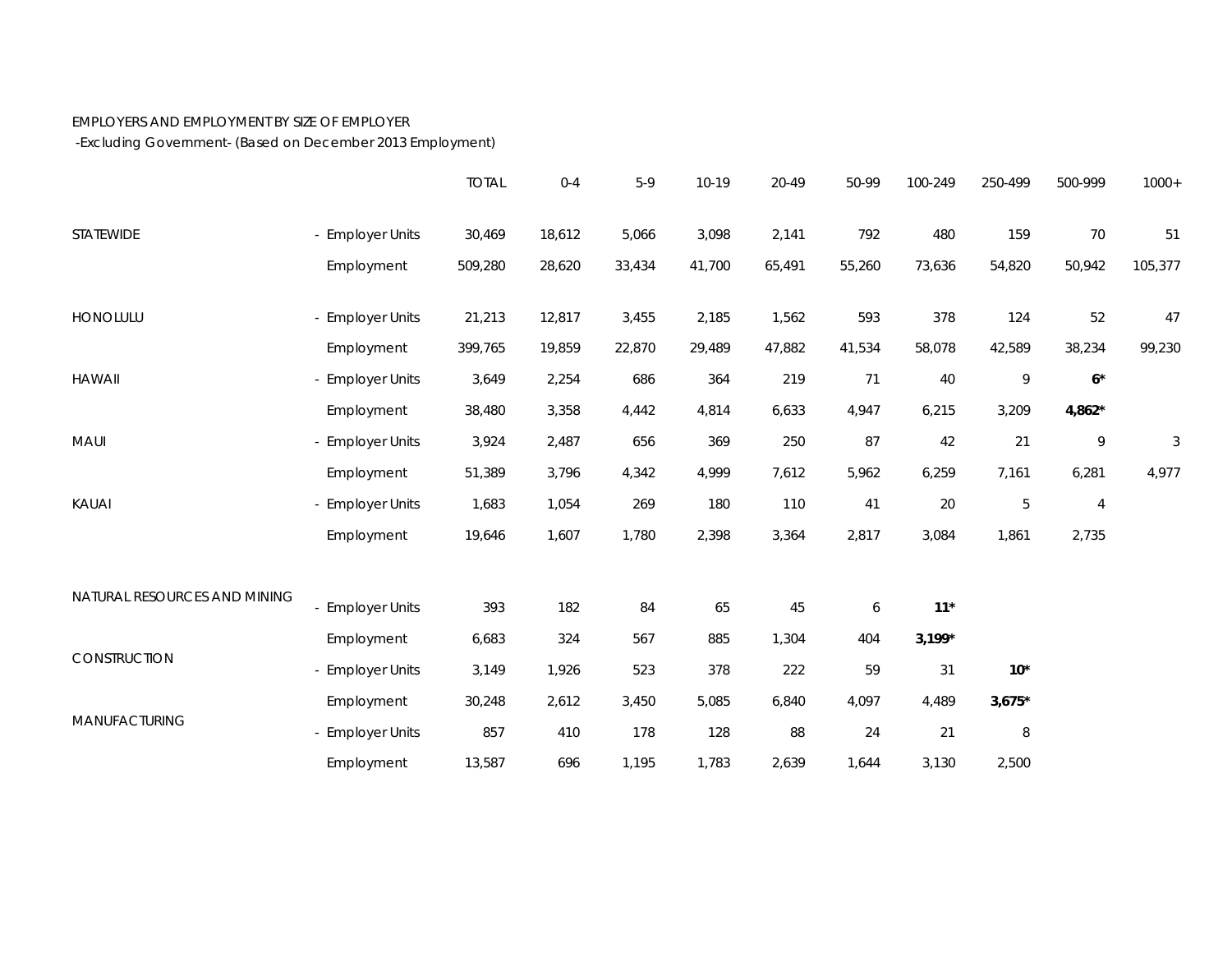## EMPLOYERS AND EMPLOYMENT BY SIZE OF EMPLOYER

-Excluding Government- (Based on December 2013 Employment)

| <b>WHOLESALE TRADE</b>                                                                             |                       | <b>TOTAL</b> | $0 - 4$ | $5-9$ | 10-19 | 20-49 | 50-99    | 100-249        | 250-499        | 500-999        | $1000+$        |
|----------------------------------------------------------------------------------------------------|-----------------------|--------------|---------|-------|-------|-------|----------|----------------|----------------|----------------|----------------|
|                                                                                                    | - Employer Units      | 1,867        | 1,202   | 295   | 176   | 133   | 35       | $26*$          |                |                |                |
| <b>RETAIL TRADE</b>                                                                                | Employment            | 17,118       | 1,856   | 1,963 | 2,373 | 4,041 | 2,265    | 4,620*         |                |                |                |
|                                                                                                    | - Employer Units      | 2,904        | 1,498   | 611   | 347   | 246   | 86       | 74             | 18             | 14             | 10             |
|                                                                                                    | Employment            | 75,026       | 2,806   | 4,029 | 4,632 | 7,649 | 6,174    | 11,852         | 5,985          | 10,479         | 21,420         |
| <b>TRANSPORTATION AND UTILITIES</b>                                                                | - Employer Units      | 817          | 378     | 151   | 107   | 88    | 47       | 22             | 16             | $\overline{4}$ | $\overline{4}$ |
|                                                                                                    | Employment            | 29,935       | 555     | 987   | 1,486 | 2,671 | 3,389    | 3,494          | 5,650          | 2,801          | 8,902          |
| <b>INFORMATION</b>                                                                                 | - Employer Units      | 528          | 376     | 50    | 44    | 29    | 12       | 11             | $\mathfrak{Z}$ | $\mathfrak{Z}$ |                |
| <b>FINANCE AND INSURANCE</b>                                                                       | Employment            | 9,697        | 395     | 327   | 572   | 861   | 950      | 1,724          | 1,204          | 3,664          |                |
|                                                                                                    | - Employer Units      | 1,022        | 731     | 126   | 64    | 50    | $20\,$   | 23             | $\sqrt{3}$     | $5^\star$      |                |
| REAL ESTATE AND RENTAL AND<br><b>LEASING</b>                                                       | Employment            | 17,878       | 1,158   | 829   | 855   | 1,511 | 1,464    | 3,233          | 912            | $7,916*$       |                |
|                                                                                                    | - Employer Units      | 1,578        | 1,163   | 220   | 103   | 52    | 28       | $\overline{7}$ | $5^\star$      |                |                |
|                                                                                                    | Employment            | 11,572       | 1,947   | 1,403 | 1,414 | 1,486 | 1,944    | 981            | $2,397*$       |                |                |
| PROFESSIONAL AND TECHNICAL<br><b>SERVICES</b><br>MANAGEMENT OF COMPANIES AND<br><b>ENTERPRISES</b> | - Employer Units      | 4,148        | 3,157   | 483   | 281   | 156   | 48       | 20             | 3              |                |                |
|                                                                                                    | Employment            | 22,809       | 4,210   | 3,156 | 3,732 | 4,686 | 3,350    | 2,804          | 871            |                |                |
|                                                                                                    | <b>Employer Units</b> | 195          | 142     | 17    | 20    | 9     | $7^*$    |                |                |                |                |
|                                                                                                    | Employment            | 2,258        | 174     | 109   | 285   | 296   | $1,394*$ |                |                |                |                |
| ADMINISTRATIVE & SUPPORT & WASTE<br><b>MANAGEMENT &amp; REMEDIATION</b><br><b>SERVICES</b>         | <b>Employer Units</b> | 2,171        | 1,361   | 295   | 199   | 152   | 78       | 54             | 19             | $\overline{7}$ | 6              |
|                                                                                                    | Employment            | 56,389       | 1,894   | 1,922 | 2,699 | 4,762 | 5,235    | 8,457          | 6,362          | 4,849          | 20,209         |
| <b>EDUCATIONAL SERVICES</b>                                                                        | - Employer Units      | 613          | 365     | 84    | 71    | 55    | 15       | 15             | $\sqrt{3}$     | $5*$           |                |
|                                                                                                    | Employment            | 14,564       | 431     | 556   | 937   | 1,732 | 1,029    | 2,241          | 978            | $6,660*$       |                |